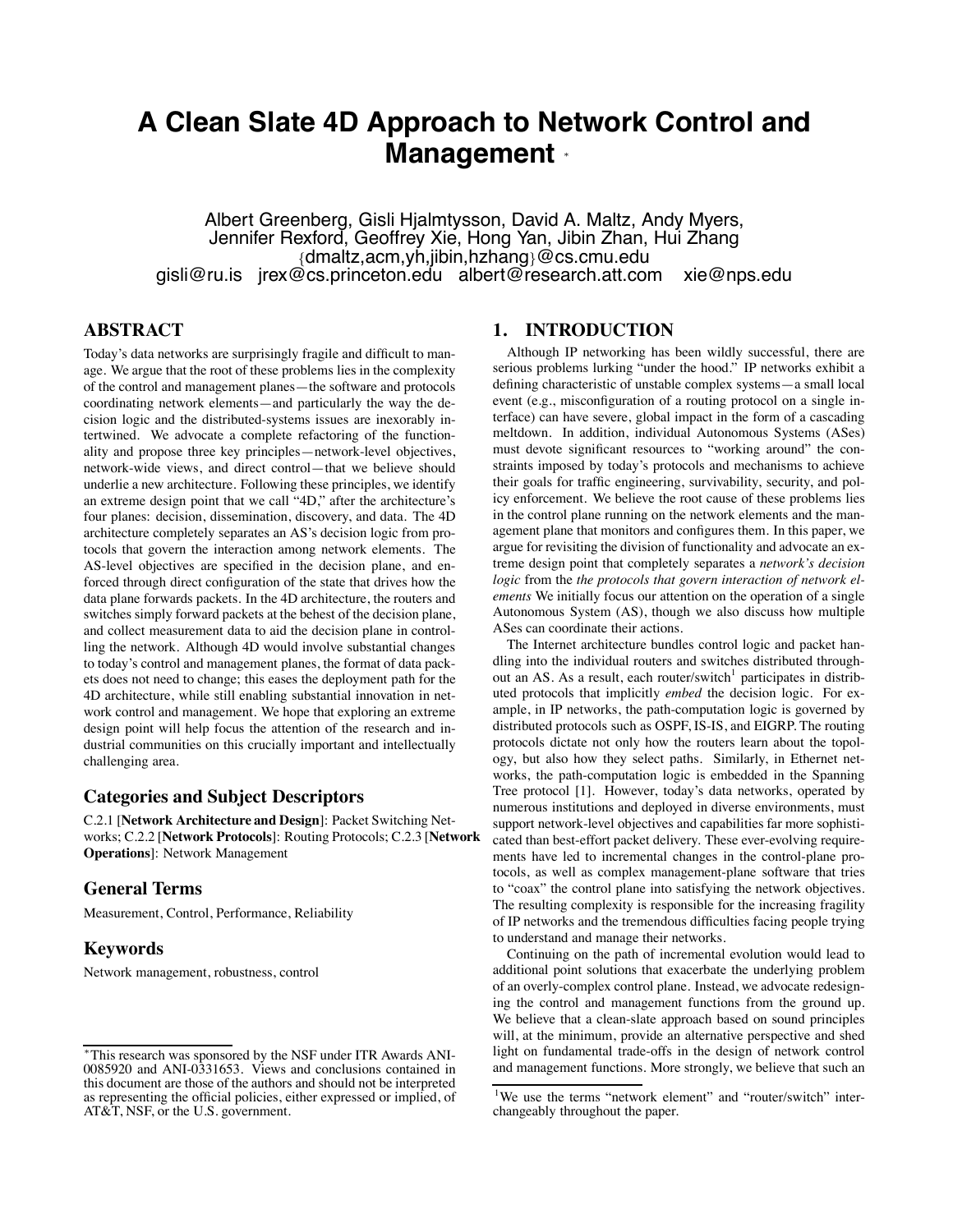approach is *necessary* to avoid perpetuating the substantial complexity of today's control plane. Fortunately, we can make significant, fundamental changes in the control and management of IP networks *without changing the format of the data packets*. This enables network evolution and provides a key lever for substantial innovation in the Internet architecture. A good example of this principle is the Ethernet technology, which has successfully evolved from a shared-medium network to a switched network with new control-plane protocols based on learning and spanning trees, all while leaving the packet format unchanged.

This paper presents an initial effort for a clean slate design approach to data-network control and management. To guide our design, we start from a small set of principles: *network-level objectives*, *network-wide views*, and *direct control*. These principles lead us to the 4D architecture that refactors functionality into four components: the *data, discovery, dissemination, and decision planes*. The decision plane for an AS creates a network configuration that satisfies AS-level objectives. The decision plane has a networkwide view of the topology and traffic, and exerts direct control over the operation of the data plane. No decision logic is hardwired in protocols distributed among the network elements. The output of the decision logic is communicated to routers/switches by the dissemination plane. Our study investigates an *extreme design point* where the decision logic is completely separated from distributed protocols. By pulling all of the decision logic out of the network elements, we enable both simpler protocols and more sophisticated algorithms for driving the operation of the data plane. In addition, we believe that the technology trends toward ever-more powerful, reliable, and inexpensive computing platforms make our design point attractive in practice.

Our goal for this paper is not to prove that 4D is the *best* approach. In fact, our research is still at an early stage and there are many unanswered questions about the architecture. Rather, by presenting a specific design alternative that is radically different from today's approach, and more reminiscent of early alternatives to IP such as SNA, we want to highlight the issues that need to be considered in a clean slate design of network control and management. We hope this work will help focus the attention of the Internet research community and industry on this crucially important and intellectually challenging area. In the next section, we present examples of the problems that face network designers today, and explain why conventional techniques are inadequate. We then step back and identify three principles that we argue should underlie the architecture for controlling and managing data networks. Next, we outline our results from a clean-slate redesign of the control and management architecture based on these principles. We set out the potential benefits and drawbacks of the architecture, and we articulate a research agenda with the challenges that must be met to realize the architecture. Finally, we explain how the architecture differs from previous approaches and present examples of how such research might be conducted.

#### **2. CONTROL & MANAGEMENT TODAY**

In today's data networks, the functionality that controls the network is split into three main planes: (i) the *data plane* that handles the individual data packets; (ii) the *control plane* that implements the distributed routing algorithms across the network elements; and (iii) the *management plane* that monitors the network and configures the data-plane mechanisms and control-plane protocols.

While the original IP control plane was designed to have a *single* distributed algorithm to maintain the *forwarding* table in the data plane, today's IP data, control and management planes are far more complex. The data plane needs to implement, in addition to

next-hop forwarding, functions such as tunneling, access control, address translation, and queuing. The states used to implement these functions are governed by multiple entities and have to be configured through a rich set of individual, interacting commands. Even for the forwarding state, there are usually multiple routing processes running on the same router/switch.

While there are many dependencies among the states and the logic updating the states, most of the dependencies are *not* maintained automatically. For example, controlling routing and reachability today requires complex arrangements of commands to tag routes, filter routes, and configure multiple interacting routing processes, all the while ensuring that no router is asked to handle more routes and packet filters than it has resources to cope with. A change to any one part of the configuration can easily break other parts.

The problem is exacerbated as packet delivery cannot commence until the routing protocols create the necessary forwarding tables, and the management plane cannot reach the control plane until the routing protocols are configured. Resolving this catch-22 requires installing a significant amount of configuration information on IP routers before deployment.<sup>2</sup> Studies of production networks show them requiring hundreds of thousands of lines of low-level configuration commands distributed across all the routers in the network [2]. These configurations and the dynamic forwarding state they generate require a myriad of ad hoc scripts and systems in the management plane to validate, monitor, and update. The result is a complex and failure-prone network.

We present two examples that illustrate the network fragility caused by today's complex and unwieldy control and management infrastructure. The examples illustrate how the lack of coordination between routing and security mechanisms can result in a fragile network, and how today's control and management infrastructure makes it difficult to properly coordinate the mechanisms.

#### **2.1 Reachability Control in Enterprises**

Today, many enterprise networks attempt to control which hosts and services on their network can communicate (i.e., reach each other) as part of their security strategy [2]. They implement their strategies using a combination of routing policy and packet filters, but this approach is fraught with peril even in simple networks.

Consider the example enterprise network in Figure 1. The company has two locations, A and B. Each location has a number of "front office" computers used by the sales agents (AF1-2 and BF1- 2). Each location also has a data center where servers are kept (AD1-2 and BD1-2). Initially, the two locations are connected by a link between the front office routers, R2 and R4, over which interoffice communications flow. The Interior Gateway Protocol (IGP) metric for each link is shown in italics. The company's security policy is for front-office computers to be able to communicate with other locations' front office computers and the local data center's servers, but not the data center of the other location. Such policies are common in industries like insurance, where the sales agents of each location are effectively competing against each other even though they work for the same company. The security policy is implemented using packet filters on the routers controlling entrance

 $2$ This problem is so profound that, whenever possible, remote routers/switches are plugged into telephone modems so that the Public Switched Telephone Network provides a management communication path of last resort. Before making configuration changes to the router over the Internet via Telnet or ssh, operators often double check that the modem connection is still functioning, lest an unfortunate configuration mistake leave them with no other way to contact the router, short of physical access to the console.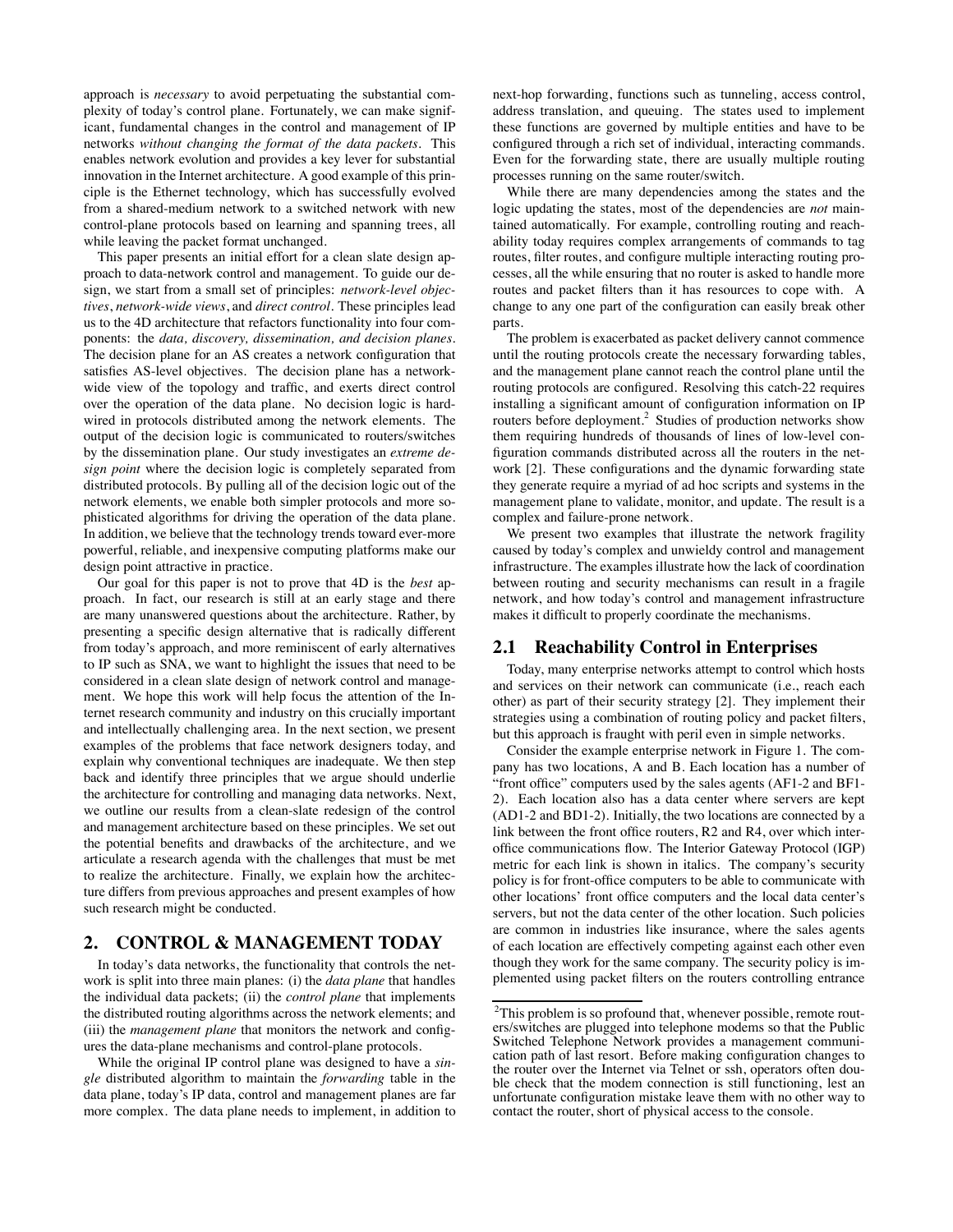

**Figure 1: Enterprise network with two locations, each location with a front office and a data-center.**

to the data centers to drop packets that violate the policy. Interface i1.1 is configured with a packet filter that drops all packets from the BF subnet, and interface i3.1 drops all packets from the AF subnet.

The network functions as desired, until the day when the datacenter staff decides to add a new, high-capacity dedicated link between the data centers (shown as a dashed line between R1 and R3—perhaps they have decided to use each other as remote backup locations). It seems reasonable that with packet filters protecting the entrances to the data centers, the new link between data centers should not compromise the security policy. However, the new link changes the routing such that packets sent from AF to BD will travel from R2 to R1 to R3 to BD—completely avoiding the packet filter installed on interface i3.1 and violating the security policy. When the designers eventually discover the security hole, probably due to an attack exploiting the hole, they would typically respond by copying the packet filter from i3.1 to i3.2, so it now also drops packets from AF. This filter design does plug the security hole, but it means that if the front office link from R2 to R4 fails, AF will be unable to reach BF. Even though the links from R2 to R1 to R3 to R4 are all working, the packet filter on interface i3.2 will drop the packets from subnet AF.

In this example, the problems arise because the ability of a network to carry packets depends on the routing protocols and the packet filters working in concert. While routing automatically adapts to topology changes, there is no corresponding way to automatically adapt packet filters or other state. It could be argued that a more "optimal" placement of packet filters, or the use of multidimensional packet filters (i.e., filters that test both source and destination address of a packet) would fix the problems shown in this example. However, as networks grow in size and complexity from the trivial example used here for illustrative purposes, finding these optimal placements and maintaining the many multi-dimensional packet filters they generate requires developing and integrating entirely new sets of tools into the network's management systems. Since these tools will be separate from the protocols that control routing in real time, they will perpetually be attempting to remain synchronized with routing protocols by trying to model and guess the protocols' behavior.

In contrast, the 4D architecture simply and directly eliminates this entire class of problems. The 4D architecture allows the direct specification of a "reachability matrix" and automated mechanisms for simultaneously setting the forwarding-table entries and packet filters on the routers based on the current network state.

#### **2.2 Peering Policies in Transit Networks**

Routing policy is based on the premise that a router that does not announce a route to a destination to a peer will not be sent pack-



**Figure 2: Autonomous Systems (ASes) peering with each other via external BGP (eBGP) sessions. AS1 must place packet filters on its ingress links to prevent AS3 from sending packets to destinations for which AS1 has not agreed to provide transit.**

ets for that destination by that peer. However, the routing system does nothing to prevent an unscrupulous peer from sending packets to that destination anyway. Enforcing routing policy is nearly impossible with today's control and management planes.

Figure 2 shows an example of three Autonomous Systems (ASes) peering with each other via three external BGP sessions (one eBGP session along each of the links shown in the figure). Assume that AS1 is a major transit network, and it announces a route to destination  $d$  in its eBGP session with AS2. If AS1's policy is to not provide AS3 with transit service for  $d$ , it does not announce  $d$  in its eBGP sessions with AS3. However, if AS3 wishes to be unscrupulous (e.g., use AS1 for transit service without paying), it can assume AS1 does know a way to  $d$  (e.g., so AS1's own customers can reach  $d$ ). If AS3 sends packets for  $d$  to br.nyc.as1, they will definitely be delivered, as br.nyc.as1 must have a route to  $d$  in order to handle legitimate traffic from AS2.

Enforcing routing policy requires installing packet filters to drop packets to destinations which have not been announced as reachable. As the announcements received by an AS, and the AS's own topology, change over time, the announcements sent by the AS will change and the packet filters must be moved correspondingly. Implementing such functionality by adding another ad hoc script to the management plane is essentially impossible today. Even if it were possible to write a script that snoops on the eBGP announcements sent to each neighboring border router and installs packet filters on the ingress interface as appropriate, the script would be extremely dangerous as it would not properly order the packet filter installation/removal with the BGP announcements. For example, it would be bad to announce to a neighbor border router a route to a destination before removing the packet filters that drop the packets sent to the destination.

Beyond ordering issues, transit networks handle a large number of destinations, and each packet filter applied to an interface consumes forwarding resources and reduces the effective capacity of the interface. It might be desirable to move packet filters into the network whenever possible, away from the ingress interfaces, so that one packet filter can enforce the BGP policy for multiple ingress interfaces.

Enforcing routing policy requires dynamically placing packet filters to respond to the continually changing routes selected by that policy. Correctly and optimally placing the filters requires that the placement be synchronized with the announcement of routing decisions and that the placement algorithms have access to the complete routing topology of the network. The 4D architecture provides the primitives and abstractions needed to implement correct placement strategies and support placement optimization algorithms.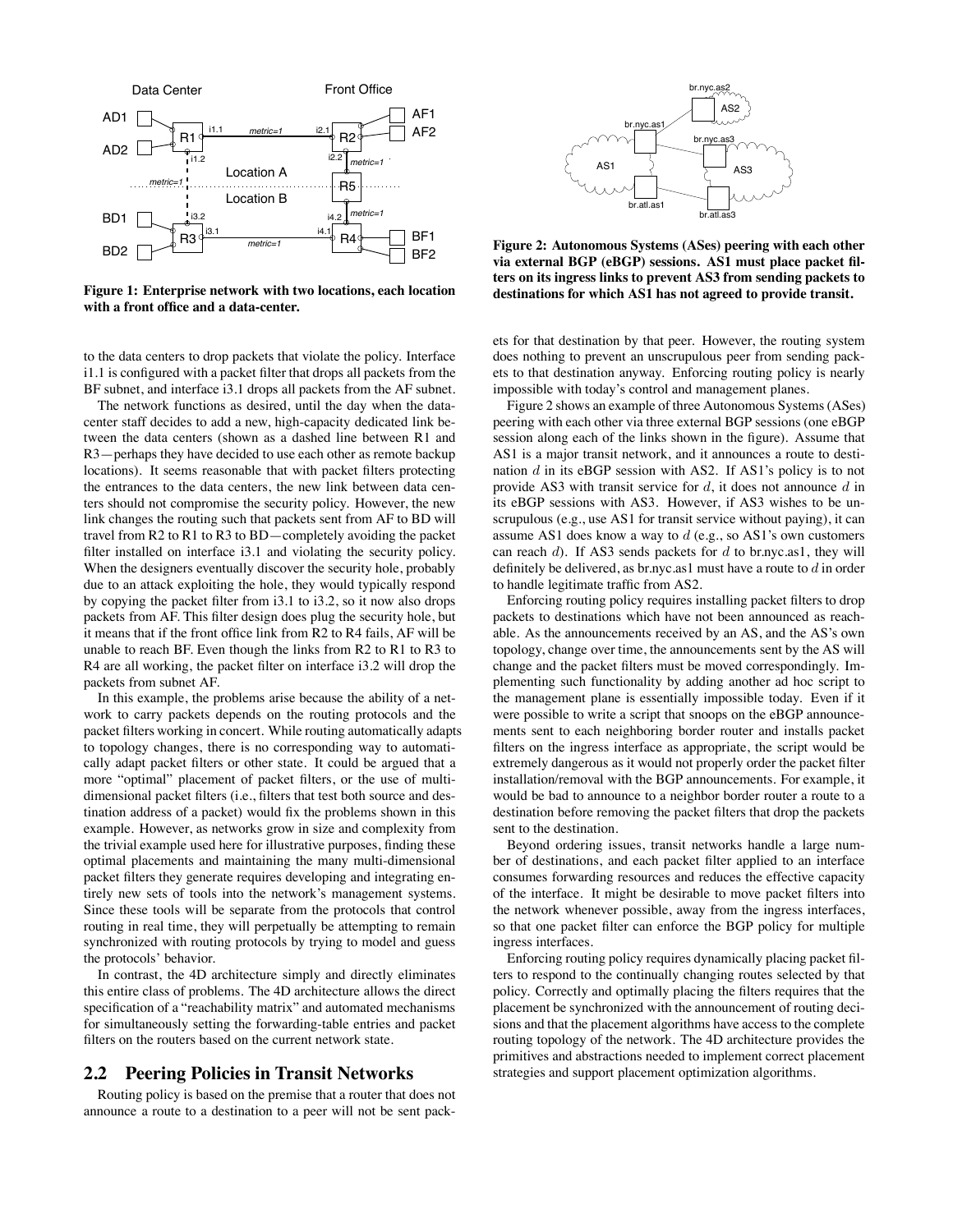## **2.3 Same Problems, Many Guises**

There are many data networks, designed and managed by different organizations with different goals. Individual networks serve radically different purposes; in addition to the familiar backbone networks, there are access, metro, enterprise and data-center networks. In each of these settings, the network administrators struggle to "program" their networks, integrating a diverse set of technologies and protocols, and artfully setting the configurable parameters that determine the network's functionality and dynamics.

While the specific context, technology, and mechanisms may change from network to network, there is commonality among the problems. For example, while Ethernet was initially designed to run on a shared medium, it has since evolved into a networking technology with a full package of data plane, control plane, and management plane to rival IP. Just as IP has many routing protocols to compute the forwarding table, Ethernet has many variations of the spanning tree protocol [3]. Just as IP networks have mechanisms like MPLS to control the paths that packets take, Ethernet has virtual LANs (and VLANs-in-VLANs). Just as IP networks have needed to implement sophisticated functionality like traffic engineering, security policies and fast restoration, these same needs are being required of Ethernet in many contexts, such as enterprises, data centers [4], and metro/access networks [5]. Just as ad hoc management capabilities need to be overlaid on top of the IP control plane, achieving advanced functionality in Ethernet networks has led to increasingly ad hoc and complex management systems. The current architecture forces these systems to operate outside Ethernet's control plane, where they often come into conflict with it.

# **2.4 Moving Forward**

We argue the key to solving the problems illustrated in this section is creating a way for the architectural intent and operational constraints governing the network to be expressed directly, and then automatically enforced by setting data-plane states on the individual routers/switches. Until this occurs, we expect the design and operation of robust networks to remain a difficult challenge, and the state of the art to remain a losing battle against a trend where ever richer and more complex state and logic are embedded in distributed protocols or exposed through box-level interfaces.

#### **3. THE 4D ARCHITECTURE**

Rather than exploring incremental extensions to today's control and management planes, we propose a *clean-slate* repartitioning of functionality. We believe that a green-field approach based on sound principles is necessary to avoid perpetuating the substantial complexity in today's design. We have developed the 4D architecture as an *extreme design point* that completely separates the decision logic from the underlying protocols. We deliberately chose an extreme design as we believe that it crystallizes the issues, so that exploring the strengths and weaknesses of this architecture will lead to important network-level abstractions and a deeper understanding of the essential functionality needed in the underlying routers and switches.

# **3.1 Design Principles**

The rich literature on the complexity of today's control and management planes has led us to the following three principles that we believe are essential to dividing the responsibility for controlling and managing a data network:

**Network-level objectives:** Each network should be configured via specification of the requirements and goals for its performance. Running a robust data network depends on satisfying objectives for performance, reliability, and policy that can (and should) be expressed separately from the network elements. For example, a traffic-engineering objective could be stated as "keep all links below 70% utilization, even under single-link failures." A reachability policy objective could be stated as "do not allow hosts in subnet B to access the accounting servers in subnet A." Today's networks require these goals to be expressed in low-level configuration commands on the individual routers, increasing the likelihood that the objectives are violated due to semantic mistakes in translating the network-level objectives into specific protocols and mechanisms.

**Network-wide views:** Our notion of a network-wide view is borrowed from the database community and means having assembled a coherent snapshot of the state of each network component. Timely, accurate, network-wide views of topology, traffic, and events are crucial for running a robust network. The network-wide view must accurately reflect the current state of the data plane, including information about each device, including its name, resource limitations, and physical attributes. However, today's control plane was *not* designed to provide these network-wide views, forcing substantial retro-fitting to obtain them. Instead of adding measurement support to the system as an afterthought, we believe that providing the information necessary to construct a complete, consistent, network-wide view should be one of the primary functions of the routers and switches.

**Direct control:** Direct control means that the control and management system should have both the ability and the sole responsibility for setting all the state in the data plane that directs packet forwarding. The decision logic should not be hardwired in protocols distributed among routers/switches. Rather, only the output of the decision logic should be communicated to the network elements. Satisfying network-level objectives is much easier with direct control over the configuration of the data plane. IP and Ethernet originally embedded the path-computation logic in simple distributed protocols that incrementally grew more complicated, as discussed earlier in Section 1. Because of the difficulty of extending the distributed control protocols to support sophisticated network-level objectives such as traffic engineering or reachability control, the management plane is typically used to implement these additional capabilities. With only indirect influence over the network, today's management plane must replicate the state and logic of the control plane and perform a complex "inversion" of the functionality. The problem would be much easier to solve if the management plane could compute the forwarding tables and install them in the routers. For direct control to be meaningful, it must be complete. If configuration commands or multiple entities can affect the state in the network elements, then yet more entities are required for auditing (and correcting) the settings [6, 7, 8] to ensure the network-level objectives are met.

In addition to these three principles, any design must also consider traditional systems requirements, such as scalability, reliability, and consistency. Our three principles attempt to capture the issues specific to the control and management of networks. By separating the network-specific issues from the traditional systems requirements, we can apply existing techniques from other areas of distributed computing research to the traditional systems problems while exposing for closer scrutiny the network-specific ones.

#### **3.2 New 4D Network Architecture**

Although the three principles could be satisfied in many ways, we have deliberately made the 4D architecture an extreme design point where all control and management decisions are made in a logically centralized fashion by servers that have complete control over the network elements. The routers and switches only have the ability to run network discovery protocols and accept explicit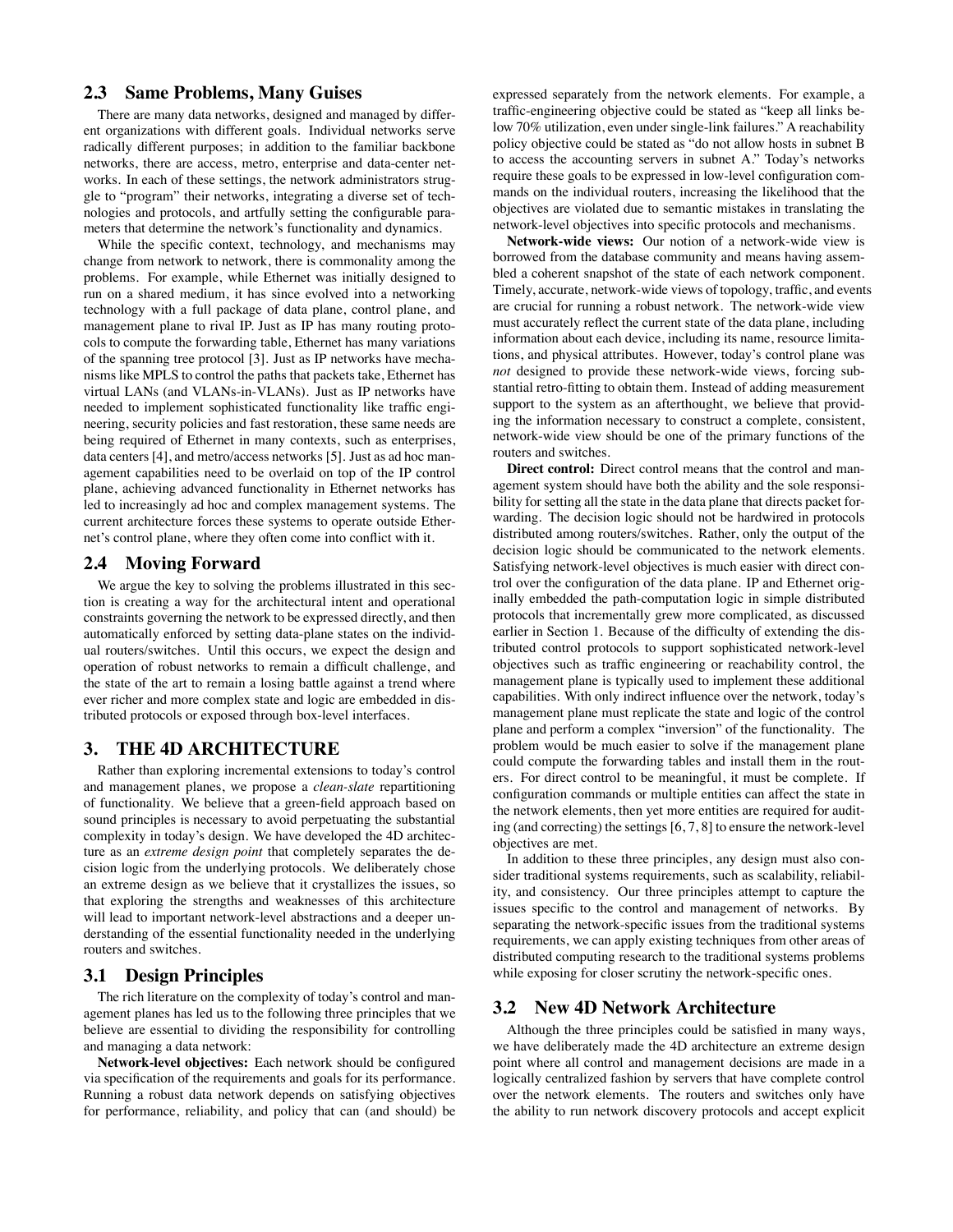

**Figure 3: New 4D architecture with network-level objectives, network-wide views, and direct control**

instructions that control the behavior of the data plane, resulting in network devices that are auto-configurable. Our architecture has the following four components, as illustrated in Figure 3:

**Decision plane**: The decision plane makes *all* decisions driving network control, including reachability, load balancing, access control, security, and interface configuration. Replacing today's management plane, the decision plane operates in *real time* on a networkwide view of the topology, the traffic, and the capabilities and resource limitations of the routers/switches. The decision plane uses algorithms to turn network-level objectives (e.g., reachability matrix, load-balancing goals, and survivability requirements) directly into the packet-handling state that must be configured into the data plane (e.g., forwarding table entries, packet filters, queuing parameters). The decision plane consists of multiple servers called decision elements that connect directly to the network.

**Dissemination plane:** The dissemination plane provides a robust and efficient communication substrate that connects routers/ switches with decision elements. While control information may traverse the same set of physical links as the data packets, the dissemination paths are maintained separately from the data paths so they can be operational without requiring configuration or successful establishment of paths in the data plane. In contrast, in today's networks, control and management data are carried over the data paths, which need to be established by routing protocols before use. The dissemination plane moves management information created by the decision plane to the data plane and state identified by the discovery plane to the decision plane, but does not create state itself.

**Discovery plane:** The discovery plane is responsible for discovering the physical components in the network and creating logical identifiers to represent them. The discovery plane defines the scope and persistence of the identifiers, and carries out the automatic discovery and management of the relationships between them. This includes box-level discovery (e.g., what interfaces are on this router? How many FIB entries can it hold?), neighbor discovery (e.g., what other routers does this interface connect to?), and discovery of lower-layer link characteristics (e.g., what is the capacity of the interface?). The decision plane uses the information learned from the discovery plane to construct network-wide views. In contrast, in today's IP networks, the only automatic mechanism is neighbor discovery between two preconfigured and adjacent IP interfaces; physical device discovery and associations between entities are driven by configuration commands and external inventory databases.

**Data plane:** The data plane handles individual packets based on the state that is *output* by the decision plane. This state includes the forwarding table, packet filters, link-scheduling weights, and queue-management parameters, as well as tunnels and network address translation mappings. The data plane may also have finegrain support for collecting measurements [9] on behalf of the discovery plane.

The 4D architecture embodies our three principles. The decisionplane logic operates on a network-wide view of the topology and traffic, with the help of the discovery plane in collecting the measurement data, to satisfy network-level objectives. The decision plane has direct control over the operation of the data plane, obviating the need to model and invert the actions of the control plane. Pulling much of the control state and logic out of the routers enables both simpler protocols, which do not have to embed decisionmaking logic, and more powerful decision algorithms for implementing sophisticated goals.

#### **3.3 Advantages of the 4D Architecture**

Our 4D architecture offers several important advantages over today's division of functionality:

**Separate networking logic from distributed systems issues:** The 4D architecture does not and cannot eliminate all distributed protocols, as networks fundamentally involve routers/switches distributed in space. Rather, the 4D proposes separating the logic that controls the network, such as route computation, from the protocols that move information around the network. This separation creates an architectural force opposing the box-centric nature of protocol design and device configuration that causes so much complexity today. The 4D tries to find the interfaces and functionality we need to manage complexity—those that factor out issues that are not unique to networking and enable the use of existing distributed systems techniques and protocols to solve those problems.

**Higher robustness:** By simplifying the state and logic for network control, and ensuring the internal consistency of the state, our architecture greatly reduces the fragility of the network. The 4D architecture raises the level of abstraction for managing the network, allowing network administrators to focus on specifying network-level objectives rather than configuring specific protocols and mechanisms on individual routers and switches. Network-wide views provide a conceptually-appealing way for people and systems to reason about the network without regard for complex protocol interactions among a group of routers/switches. Moving the state and logic out of the network elements also facilitates the creation of new, more sophisticated algorithms for computing the dataplane state that are easier to maintain and extend.

**Better security:** Security objectives are inherently network-level goals. For example, the decision plane can secure the network perimeter by installing packet filters on all border routers. Managing network-level objectives, rather than the configuration of individual routers, reduces the likelihood of configuration mistakes that can compromise security.

**Accommodating heterogeneity:** The same 4D architecture can be applied to different networking environments but with customized solutions. For example, in an ISP backbone with many optimization criteria and high reliability requirements, the decision plane may consist of several high-end servers deployed in geographically distributed locations. A data-center environment with Ethernet switches may require only a few inexpensive PCs, and still achieve far more sophisticated capabilities (e.g., traffic engineering with resilience) than what spanning tree or static VLAN configuration can provide today.

**Enabling of innovation and network evolution:** Separating the network control from the routers/switches and protocols is a significant enabler for innovation and network evolution. The decision plane can incorporate new algorithms and abstractions for computing the data-plane state to satisfy a variety of network-level objectives, *without* requiring the change of either *data* packet formats or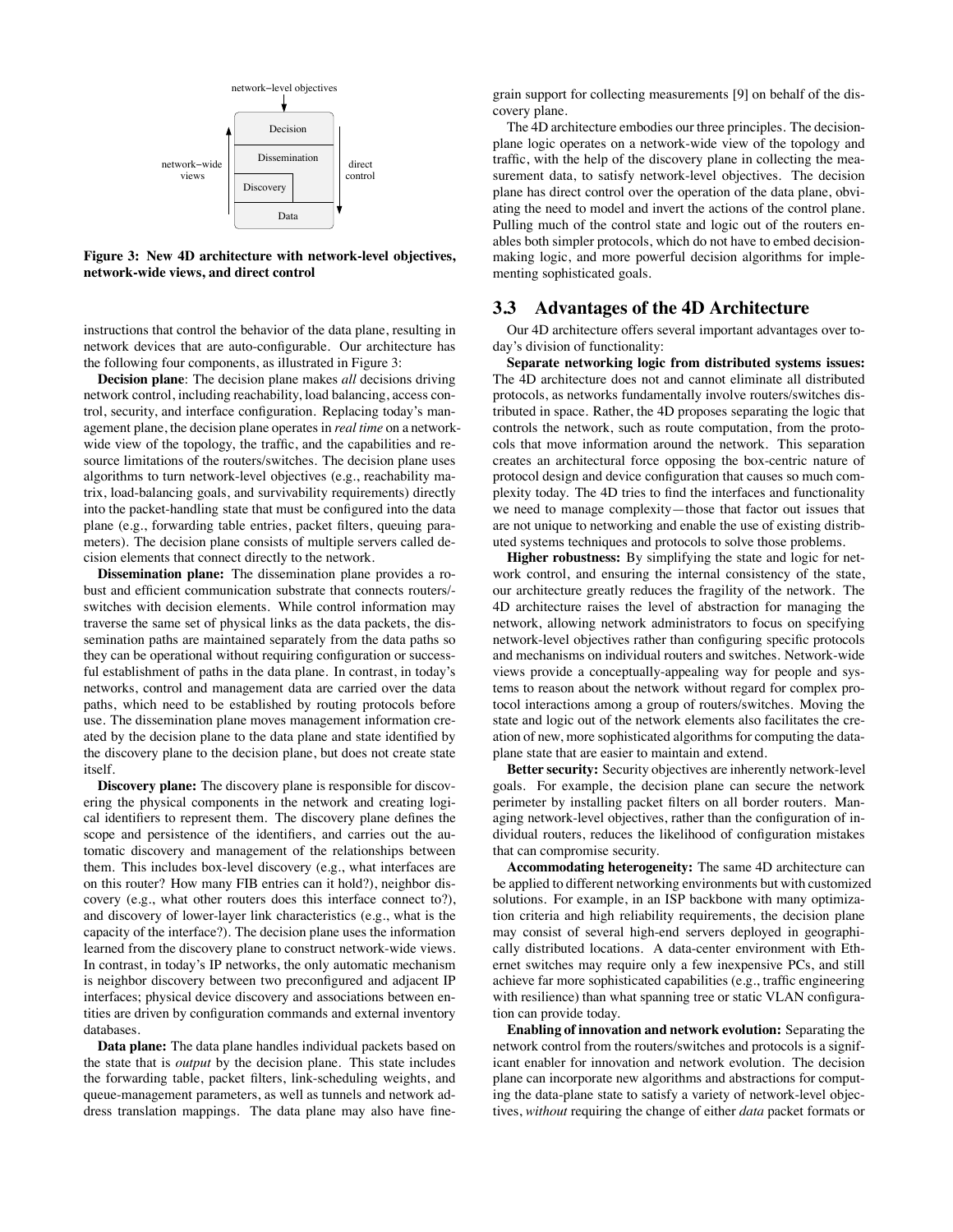*control protocols* (dissemination and discovery plane protocols in the case of 4D). In addition, moving the control functionality out of the router/switch software enables new players (e.g., the research community and third-party software developers) to contribute to the creation of these algorithms.

## **3.4 Challenges for the 4D Architecture**

While the 4D holds the promise of the advantages above, and initial implementation efforts show these benefits can be achieved [10, 11, 12], there are clear risks its design must avoid:

**Complexity apocalypse:** A major drawback of today's architecture is that it has enormous complexity distributed horizontally across the network elements and vertically across many layers. The 4D architecture must achieve the same functionality as today's systems, while also centralizing the decision logic and introducing new capabilities, such as a network-wide reachability policies and zero pre-configuration of routers/switches. Does the refactoring proposed by the 4D architecture dramatically simplify the overall system, or merely exchange one kind of complexity for another?

**Stability failures:** Since the network is distributed in space, there are unavoidable delays in informing the decision elements of events. For the global-scale enterprise and transit networks that companies want to create, is it possible to create a network-wide view stable and accurate enough for controlling such networks?

**Scalability problems:** The largest networks today have thousands of routers/switches and tens of thousands of devices and the default-free zone of today's Internet handles routes hundreds of thousands of destination prefixes. Is it possible for conventional servers to manage so many devices and respond to events fast enough to meet the network's goals? Will the amount of management information being moved by the dissemination plane overwhelm the network's ability to carry data?

**Response time:** With the unavoidable speed-of-light delays and the large quantity of control/management information to process, is it possible to respond to network failures and restore data flow within an acceptable period of time?

**Security vulnerabilities:** An attacker who compromises a decision element in a 4D network could control the entire network, similar to the power afforded an adversary that breaks into the today's management plane or the routers themselves. The security of a 4D system depends primarily on securing the dissemination plane that forms the communication channels between the routers/switches and the decision plane, and securing the decision plane itself. Is a 4D network more or less vulnerable to attack than routers running distributed routing protocols?

#### **3.5 Routing Control Platform**

There has been substantial work on problems of controlling and managing networks, and many different paradigms have been explored as outlined in Section 6 on related work. The Routing Control Platform (RCP) [11, 12] is especially consistent with our philosophy and objectives, and serves to show how substantial change in the management of IP networks is possible. RCP is a backwards compatible system designed to give the operators of transit networks more control over how BGP routing decisions are made in their Autonomous System (AS). We see RCP as an implementation of a specific point that lies inside the design space of the 4D architecture, where RCP makes its design decisions to emphasize scalability and deployability with conventional routers. For its decision elements, RCP uses Routing Control Servers, which do not need a coordination protocol because of the properties of the underlying discovery plane. For a dissemination plane, RCP uses iBGP sessions to tell the routers which BGP routes to use. For a discovery

plane, RCP snoops on the flooding of OSPF link-state advertisements, and learns external BGP routes via the iBGP sessions with the operational routers.

This paper and the 4D architecture focus on questions unaddressed by the work on the RCP. Rather than focusing on BGP decision logic, we consider how a wide variety of network objectives could be expressed to the control/management system, and what new coordination protocols are required to achieve those objectives. RCP only considers BGP routes—a single part of the total state used by the data-plane to direct packets through the network. This paper asks how to control *all* the data-plane forwarding mechanisms (e.g., FIB entries, packet filters, NATs, tunnels, packet scheduling, and buffer management) in a coordinated fashion to achieve the network's objectives, and what protocols are needed to achieve this coordination. RCP assumes routers are already correctly configured with significant amounts of state, such as IP addresses and an Interior Gateway Protocol (IGP). This paper examines how *zero* pre-configuration of routers/switches can be achieved and how a clean slate design of device identifiers and the relationships among them can significantly simplify network control/management. Beyond considering only IP networks, this paper also examines how a single management architecture could control different types of networks such as Ethernet (with or without VLAN) IPv4, and IPv6 (with or without MPLS).

### **4. RESEARCH AGENDA**

At this stage of our research, we do not yet know whether the advantages of the 4D architecture will outweigh the challenges. In the following sections, we will decompose these high-level questions into individual topics that constitute the research agenda that we are pursuing.

We recognize our vision for the 4D architecture is broader than what can be accomplished by us alone. By outlining the research agenda for the 4D architecture, we hope to start a discussion inside the larger research community on the clean slate design of network control and management.

#### **4.1 Decision Plane**

In the 4D architecture, the decision plane is responsible for direct control over the data plane based on a network-wide view, subject to network-level objectives. Designing the algorithms for the decision plane, and demonstrating their superiority over today's control plane, is an essential part of the 4D research agenda; finding effective ways to exploit the network structure and react in real time to network events is especially challenging and important. To avoid having a single point of failure, the decision-plane algorithms should run on multiple servers spread throughout the network, leading to questions about whether, and how, to coordinate the actions of the replicated decision elements (DEs). Ultimately, administrative boundaries and scalability concerns lead to an architecture with separate decision planes for different ASes or institutions. It is important to design protocols for DEs in one network to exchange information with DEs in other networks.

#### *4.1.1 Algorithms Satisfying Network-Level Objectives*

The decision plane implements logic that converts network-wide views and network-level objectives into directives for the data plane. For example, the decision plane should, given a network topology and traffic matrix, generate packet filters and forwarding-table entries that satisfy traffic-engineering goals and reachability constraints. Ultimately, an ambitious goal is to create a language or notation for expressing these network-level objectives. Below are examples of research areas that lead to that goal.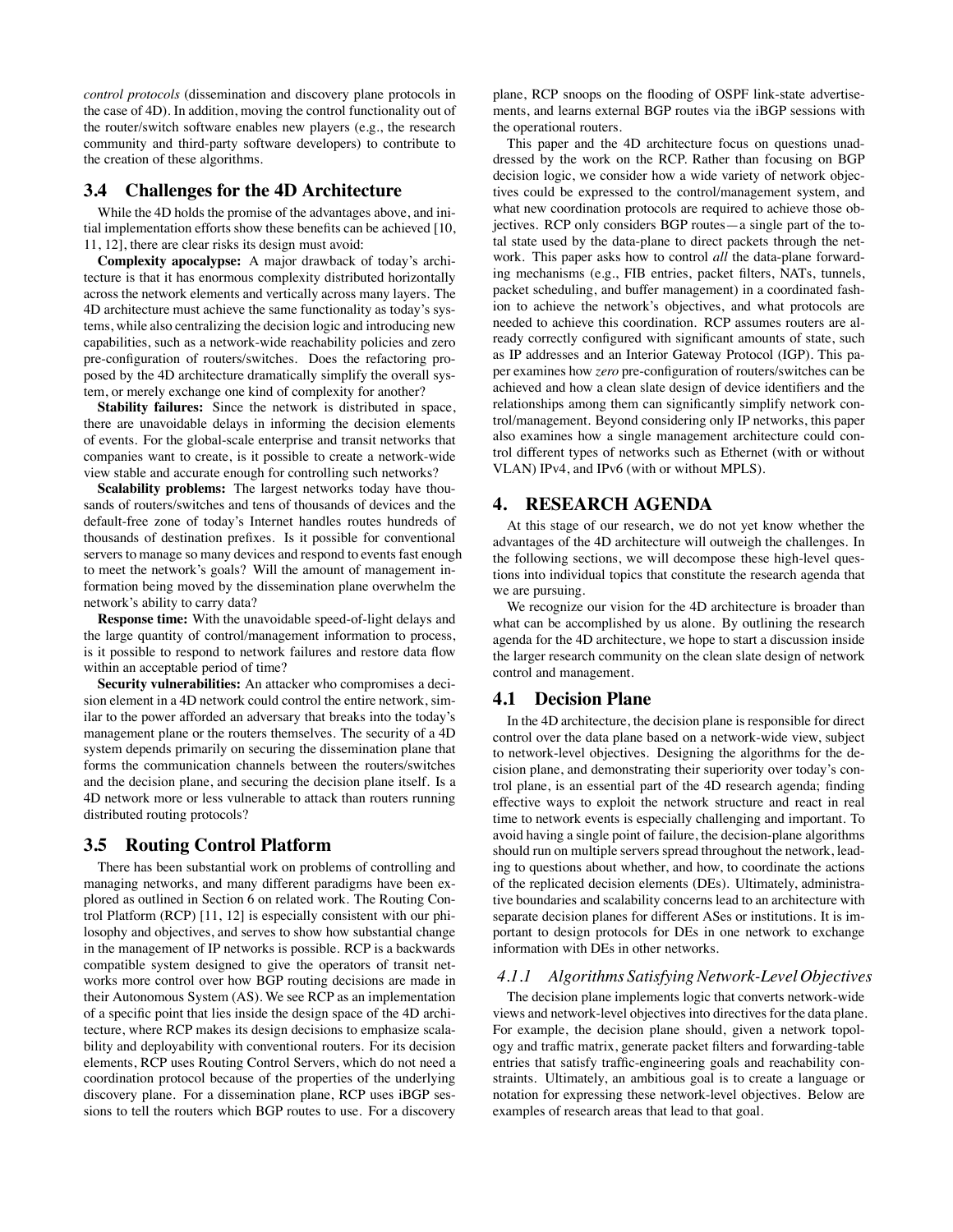**Traffic engineering:** Given a network topology and traffic matrix, compute a forwarding graph—a forwarding-table entry for each destination prefix at each router—that minimizes an objective function, such as the maximum link utilization. This optimization problem has been widely studied in the context of existing IP routing protocols, such as OSPF and BGP, where the output is a set of OSPF weights and BGP policies that indirectly determine the forwarding-table entries [13, 14]. An interesting research direction is to explore whether the flexibility that results from having direct control over the forwarding tables allows us to move beyond the computationally intractable optimization problems that result from today's routing protocols [14].

**Reachability policies:** Given a network topology, a traffic matrix, and a reachability matrix, compute a forwarding graph and packet filters that minimize an objective function, while satisfying the reachability constraints. In the simplest case, every edge link could be configured with packet filters to impose the reachability restrictions, with the forwarding-table entries permitting all pairs of end-points to communicate. However, routers typically have resource limitations that restrict the number of packet filters on each link, which substantially changes the nature of the problem.

**Planned maintenance:** Given a network topology, a traffic matrix, and a planned event to disable certain equipment, compute a sequence of changes to the forwarding graph to avoid using the routers and links undergoing maintenance. (The same schedule of forwarding-table changes could be applied, in reverse, to reintroduce the equipment into the network after the maintenance completes.) Each step should avoid introducing forwarding anomalies (such as loops and blackholes) or link congestion. The goal is to allow maintenance to proceed without disrupting applications, such as voice-over-IP (VoIP) and online gaming, that are sensitive to transient packet losses during routing-protocol convergence.

In addition to these and other related algorithmic questions in isolation, there are also several larger issues that arise in the design of the decision plane:

**Leveraging network structure:** For each of these algorithmic questions, there are scenarios where the decision plane can exploit knowledge of the network structure. For example, the algorithms for imposing reachability constraints would become simpler in an access network with a tree-like structure. As another example, the computational complexity of the algorithms could be reduced by modeling a backbone network's topology at a coarser level—where each node is a Point-of-Presence (PoP) rather than a router. In each case, the knowledge of the network structure could reduce the computational overhead of the algorithms and facilitate better solutions.

**Specification of network-level objectives:** In addition to creating algorithms that solve specific optimization problems, we need to design a decision plane that can satisfy multiple constraints and optimize across multiple objectives simultaneously. An important first step of this research is a deeper understanding of how to specify network-level objectives, including a configuration language for the decision plane. The proposed configuration language should be evaluated along two dimensions: complexity and expressiveness. It should have a lower complexity than that of configuring individual routers today. In addition, it should be able to express the networklevel objectives that arise in existing networks [2].

**Finding the right separation of timescales:** The decision plane must react in real time to network events, such as equipment failures and routing-protocol messages from neighboring domains, without invoking a complex optimization algorithm. Identifying the right abstractions to support rapid reactions to unplanned events, while still supporting optimization based on network-wide objectives, is an important and challenging research problem. In designing the decision plane, there is the opportunity to create new algorithms that compute quick answers for the data plane, while offering tunable parameters that can be optimized to satisfy networklevel goals. In contrast, today's routing protocols (e.g., OSPF and BGP) were not designed with optimization in mind, which leads to computationally intractable optimization problems [14].

#### *4.1.2 Coordination Between Decision Elements*

Having a reliable decision plane is crucial to the robust operation of the network. To avoid having a single point of failure, multiple Decision Elements (DEs) should connect to the network at different locations. Yet, the presence of multiple DEs should not compromise the stable and consistent operation of the network. There are several approaches for coordinating the decisions of the DEs, with different underlying assumptions about the decision algorithms and consistency requirements, including:

**Distributed election algorithms:** In one class of solutions, the multiple DEs run a standard distributed-election algorithm, where only the elected leader sends instructions to the data plane. This approach avoids scenarios where different DEs send inconsistent directives and obviates the need for the routers/switches to determine which state to use. However, the election algorithm introduces additional complexity and overhead, as well as delay for the network to recover when the current leader fails.

**Independent DEs:** A second class of solutions allows the DEs to operate independently, without any explicit coordination. Each DE executes decision algorithms and contacts the network elements based only on information provided by the dissemination plane. A network element resolves commands from different DEs based on static priorities and/or a timeout mechanism. This approach has faster failover time and eliminates the need for the DEs to coordinate, at the expense of more control traffic and the need for stronger assumptions about the consistency of the information provided by the dissemination plane. Initial studies in the context of BGP routing suggest that this approach is viable [12], though we need to investigate how well (and whether) the approach applies to other kinds of network state.

It is also possible to have hybrid schemes where each network element receives instructions from a small subset of the DEs, using priority and timeout mechanisms to resolve conflicts.

#### *4.1.3 Introducing Hierarchy in the Decision Plane*

In the simplest case, each DE has a complete view of the network and makes decisions on behalf of each router. It is important to enable hierarchical control of large networks over multiple (sets of) decision elements. Consider the following two scenarios:

**Large network managed by a single institution:** Today, the main techniques for scaling a large network include segmenting the topology into multiple ASes, grouping nearby routers into a single OSPF area, and aggregating destination prefixes at area and AS boundaries. However, existing routing protocols lack the basic abstractions common in hierarchical network designs, such as routing complexes (or central offices), Points-of-Presence (PoPs), and geographic regions, and largely ignore the roles the routers play in the network (e.g., access, hub, backbone, and peering). There is a great opportunity for novel research that explores using these design abstractions to support the management of hierarchical networks, including effective ways to divide responsibility across DEs and to coordinate their actions.

**Multiple networks managed by different institutions:** Ultimately, the decision plane for one network will need to communicate with the decision planes in other institutions, such as customer, peer, and provider ASes. If two neighboring ASes each have a de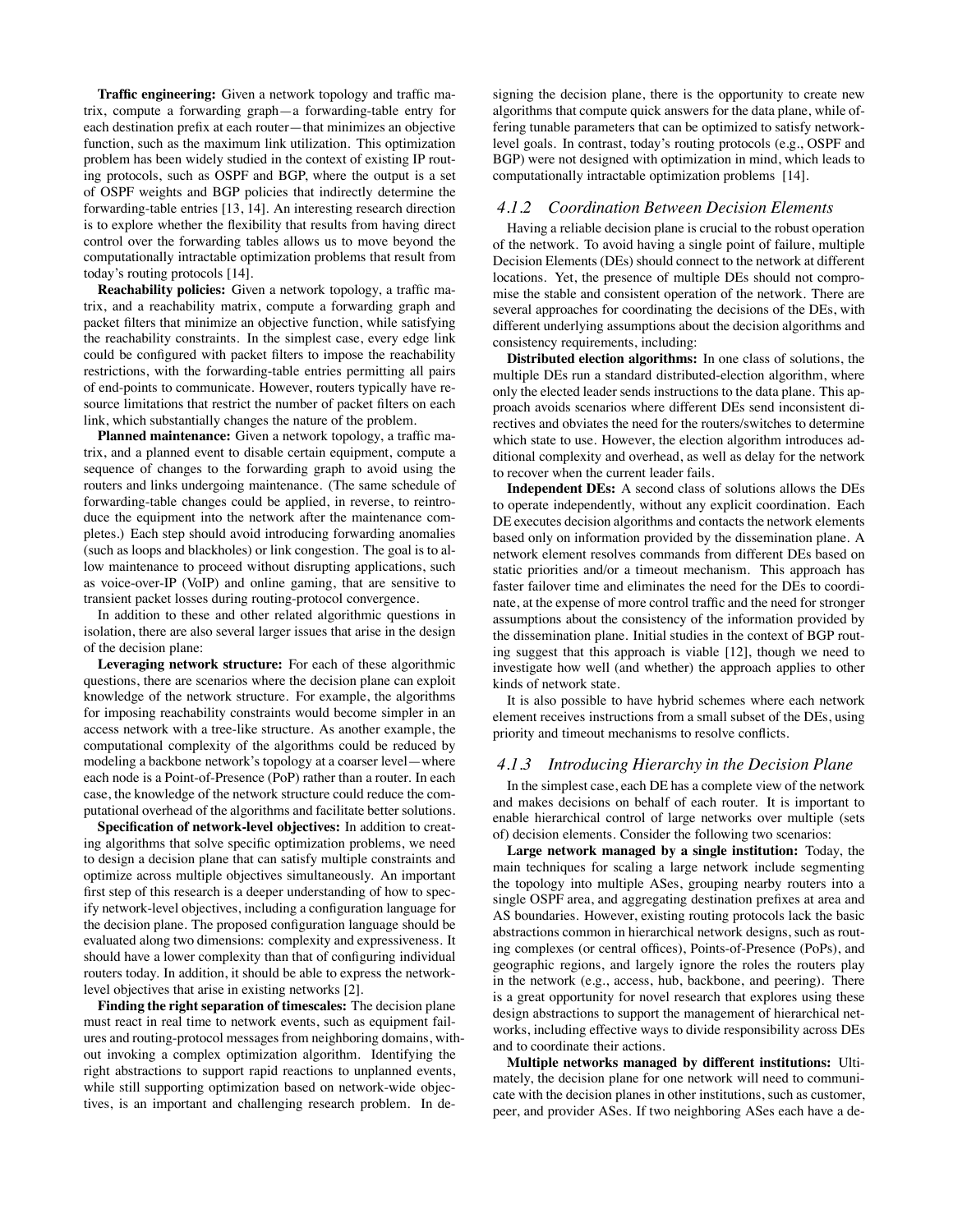cision plane, their DEs can communicate directly to exchange interdomain routing information, and perhaps to coordinate in other ways (e.g., traffic engineering and network troubleshooting) [11, 15]. In this setting, neighboring ASes may be business competitors that are reluctant to share information and are wary of cooperation.

### **4.2 Dissemination Plane**

To establish the feasibility of the 4D architecture, we must design a dissemination plane that provides robust communication paths between decision elements and the routers/switches of the network. Our vision for the dissemination plane is that it will expose an interface that enables independent innovation of the decision elements above and independent evolution of routers/switches below [16, 17]. As a first step towards a dissemination plane that can serve as a universal kernel, we are designing a single dissemination plane that can be used in both Ethernet and IP networks.

**Connecting decision elements with routers/switches:** It is important to create robust and efficient dissemination paths to carry management information between routers/switches and decision elements, without necessarily requiring successful establishment or convergence of data plane paths. We propose to achieve this via distinct protocols and forwarding tables for management information. This approach has several advantages: (1) unlike data paths, which must be optimized for a variety of objectives like traffic engineering or security, dissemination paths can be optimized solely for robustness of connectivity under failures; (2) management information can be communicated to and from routers before the data channel is up or converges; (3) the dissemination paths are agnostic to data plane technology or policies; and (4) management information can be carried across data links as well as any extra physical links created specifically for management robustness (e.g., modem lines, or the supervisory channel on SONET and optical links).

There are at least three classes of solutions: flooding schemes, spanning-tree protocols, and source routing. Flooding scales well with the number of decision elements (by robustly multicasting data from all routers/switches to all DEs), but scales poorly with the number of router/switches. Spanning-tree protocols scale well with both the number of decision elements and the number of router/ switches, but exhibit poor reconvergence properties [18]. In source routing schemes, beacons can assist in creating source routes from each router/switch to the decision elements, or the decision elements can use their network-wide views to choose source routes that load-balance dissemination data across the network.

**Achieving direct control:** Choosing the right transport and session-layer semantics for the dissemination plane is critical for achieving our principle of direct control, and there is a broad design space to explore. Packets carrying management information through the dissemination plane may be lost, but retransmission of lost packets may not be the best policy. Instead, it might be better for the decision elements to calculate new state updates for the remaining routers/switches that can be reached without losses, where these new state updates cause data packets to circumvent the network elements that the decision plane can no longer reach.

Most state changes ordered by decision elements will involve updating state on multiple routers/switches. There is a wide spectrum of session layer semantics to explore, from the weak semantics of "each router independently applies an update as soon as it is received," to network-wide commit semantics that apply all received updates at a particular time, to full transactional distributed-commit semantics. It is also possible to introduce various optimization techniques, such as means of grouping related state updates into a single session "transaction" and methods for allowing multiple decision elements to send updates to overlapping sets of routers. Another interesting idea is to exploit good time synchronization (e.g., through NTP or a GPS receiver at each router or PoP) to instruct the routers/switches to change from one configuration to another at a specific time, resulting in infinitesimal convergence delay.

## **4.3 Discovery Plane**

Controlling and managing a network requires creating a networkwide view of all the devices that comprise the network, and the physical and logical relationships between those devices. Today, information about devices, their identities, and the relationships between them, is encoded in the static configuration files present on the devices themselves and/or in management databases. For example, router/switch interfaces are often configured with IP subnets, and chaos ensues if cables are accidentally swapped such that interfaces with different subnets end up plugged together. Similarly, IPlevel interfaces connected by ATM or Frame Relay services must be configured with the correct circuit ID used by the lower layer or the interfaces will be unable to exchange packets. Maintaining consistency between the inventory databases, configuration files, and physical reality is a major headache and creates some of the thorniest problems faced in existing networks. These problems could be eliminated by research to create a discovery plane that operates from the ground up: automatically discovering the identities of devices and components and the logical and physical relationships between them. Some particularly interesting problems include the following.

**Support for decision-plane algorithms:** An interesting research direction is to design discovery services that support the decisionplane algorithms described in Section 4.1.1, study the set of physical and logical entities and the corresponding set of relationships that need to be managed, and explore how the persistence properties of the identities and relationships should be defined and enforced. As an example of the issues to be considered, a router interface may be associated with a hardware port, a layer-2 logical port, an index for SNMP polling, an association with an optical circuit, and more. With today's architecture, most statistics, such as utilization and interface failure rates, are retrieved and tracked using the identity of the interface card. If the old card is moved to another router and a new card installed in its place, the correct adjustment (to have the traffic statistics stay with the new card and the history of interface failures move with the old card) is difficult to realize in today's systems. Yet, maintaining correct semantics during low-level network change is extremely important to many highlevel network functions. For example, tracking transient failures is important for predicting whether an interface card needs to be replaced, and an accurate history of traffic load between each pair of routers is important for traffic engineering and capacity planning (whether or not the specific cards have changed).

**Bootstrapping with zero pre-configuration beyond a secure key:** In contrast to today's networks, which require extensive configuration before a router/switch can communicate, it is possible to automatically bootstrap a 4D network assuming only that each network element has a credential installed via a flashcard or USB key. For example, upon booting, the router/switch will first automatically generate an identity for itself and discover all its physical components and attributes. Then, the router/switch will discover its neighbors by exchanging identifiers and credentials with them. The credentials help to establish the boundary of a network: two adjacent routers/switches will continue with discovery only if they have compatible credentials. Once neighbor discovery completes, the router/switch can participate in the dissemination plane, allowing it to send information about its physical components and attributes (including the relationships between identifiers) to the de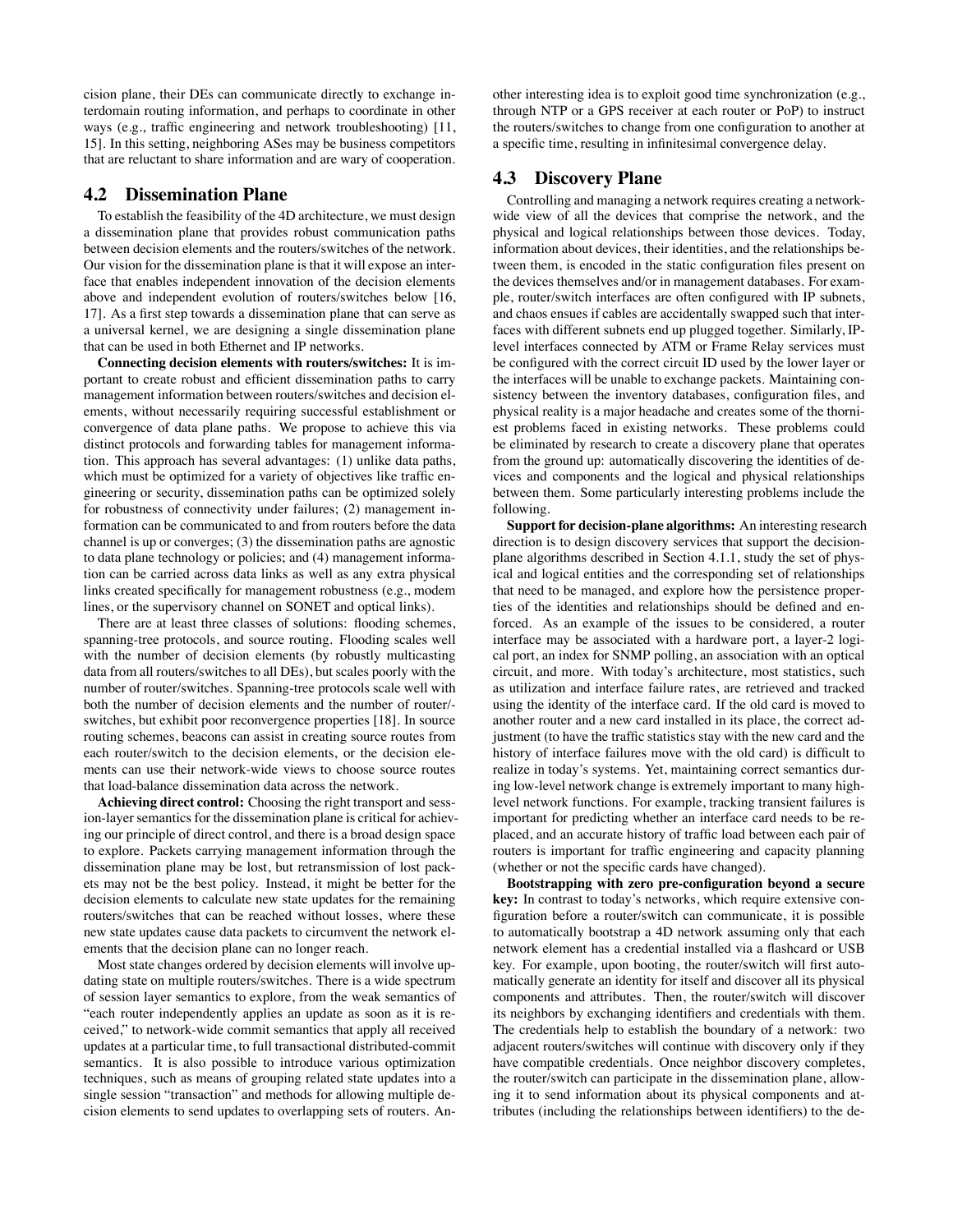cision plane. Compared with today's networks where identities and relationships are established via a manual, open-loop configuration process, within the 4D architecture the identities and relationships are either discovered based on physical relationships or assigned based on policies.

**Supporting cross-layer auto-discovery:** Two switches may not be directly connected, but instead connected by a lower layer network, such as a SONET network. There are two alternative architectures to achieve cross-layer auto-discovery: peer-to-peer and overlay. In the peer-to-peer architecture, directly connected devices exchange discovery information, within and across network layers (e.g., routers at layer 3 and SONET ADMs at layer 1). In the overlay architecture, discovery happens only between adjacent devices at the same logical layer. A generic interface needs to be defined between the two layers to allow the automatic establishment of the associations between routers and switches. Two types of lower layer networks, Ethernet and SONET, are good candidates to explore these issues.

#### **4.4 Data Plane**

In the 4D architecture, the data plane handles data packets under the direct control of the decision plane. This is in sharp contrast to today's architecture, where the responsibility for configuring the data plane is split between the control plane (which combines information from different routing protocols to generate a forwarding table) and the management plane (which configures access-control lists, link-scheduling weights, and queue-management policies). Although our framework is applicable to a wide variety of dataplane technologies, we believe that the capabilities of the data plane have a direct influence on the simplicity and flexibility of the logic in the decision plane:

**Packet-forwarding paradigms:** Data networks employ a wide variety of techniques for forwarding packets, ranging from the longest-prefix match paradigm (IPv4 and IPv6), exact-match forwarding (Ethernet), and label switching (MPLS, ATM, and Frame Relay). A forwarding-table entry may direct traffic to a single outgoing link or multiple links, with either equal splitting of traffic or more general support for weighted splitting. We plan to explore how our decision-plane algorithms would vary depending on the forwarding-paradigm supported in the data plane. For example, if the data plane performs weighted splitting of traffic over multiple outgoing links, the decision plane could apply multi-commodity flow algorithms that assume that traffic is infinitely divisible. In contrast, if each router directs all traffic for a destination to a single outgoing link, the decision plane would be forced to construct a sink tree for each destination prefix, requiring more complex algorithms for optimizing the construction of the forwarding tables. Studying these trade-offs will shed light on the tension between the packet-forwarding capabilities of the data plane and the effectiveness of the decision plane.

**Advanced data-plane features:** The data plane could incorporate new features that support the direct, network-wide control of the decision plane. For example, the data plane could provide an integrated mechanism that combines packet forwarding, filtering, and transformation (e.g., packet forwarding based on the five-tuple of the source and destination addresses, port numbers, and protocol, and efficient support for policy-based routing) to give the decision plane direct control over reachability through a single mechanism. To allay concerns over the response time of a 4D network, the data plane could use preconfigured tunnels to support immediate local reactions to unexpected network events, such as failures. For example, the data plane could have a table that indicates how to adapt packet forwarding after a particular link or path fails [19, 20] to

allow the data plane to react to network events before receiving further instruction from the decision plane. Finally, the data plane can assist in constructing an accurate, network-wide view of the traffic by keeping fine-grain counters of the number of packets and bytes that match in certain attributes [9] or providing configurable support for packet sampling [21].

Throughout this part of our study, our goal is to understand how enhancements to the data plane would help support the decision plane, rather than to propose entirely new data-plane technologies.

## **5. EVALUATING NEW ARCHITECTURES**

A major frustration for the research community has been the difficulty in conducting realistic network control and management experiments to validate or experiment with alternate designs. Thankfully, this is now changing. There are multiple platforms on which early research can be conducted and more opportunities than ever before for deployment experience in production networks.

#### **5.1 Experimental Platforms**

For clean-slate designs that desire the maximum flexibility to explore the space of network control and management, there are now experimental platforms that allow the creation of complete networks. For example, Emulab [22] allows experimenters to construct a network using PCs with multiple Ethernet interfaces as routers. The operating system on the PCs can be modified to implement new packet forwarding paradigms, signaling protocols, or control protocols. Large networks with almost arbitrary topologies can be configured using the several hundred PCs available.

Several other experimental platforms even makes it possible to specify and test the data plane. Jon Turner's Open Network Lab (ONL) [23] allows remote users to modify both the software running on the routers' embedded processors and the actual packet forwarding hardware, which is implemented using Field Programmable Gate Arrays (FPGAs). Nick McKeown's NetFPGA project [24] similarly allows experimenters to modify both the router software and hardware. NetFPGA also makes it easy to create networks that mix physical router nodes with virtual nodes and to pipe Internet traffic through a test network.

The GENI (Global Environment for Network Investigations) [25] initiative at the U.S. National Science Foundation provides an ideal environment for large-scale evaluation of the 4D architecture with real user traffic. The GENI facility would provide an experimental infrastructure with programmable network elements that can support new control and management architectures, while allowing multiple researchers to evaluate different designs at the same time in different "slices" of the infrastructure. As part of future work, we hope to create a software infrastructure that would allow a wide range of researchers to build and evaluate new designs for each of the "planes" of the 4D architecture on GENI.

#### **5.2 Opportunities for Field Deployment**

Gaining field experience with new ideas for control and management requires both finding networks willing to deploy the new ideas and adapting the ideas to those networks.

While there is a small and shrinking number of global transit networks, municipal networks provide the potential for real deployment experience in a carrier network—and their numbers are growing rapidly. As of 2004 there were over 40 efforts by municipalities and non-government organizations in the United States to construct networks in their regions that connect some combination of businesses, public institutions, and residential users [26]. Often these networks aim to provide a triple-play of voice, video, and data services, and so are an excellent challenge for any con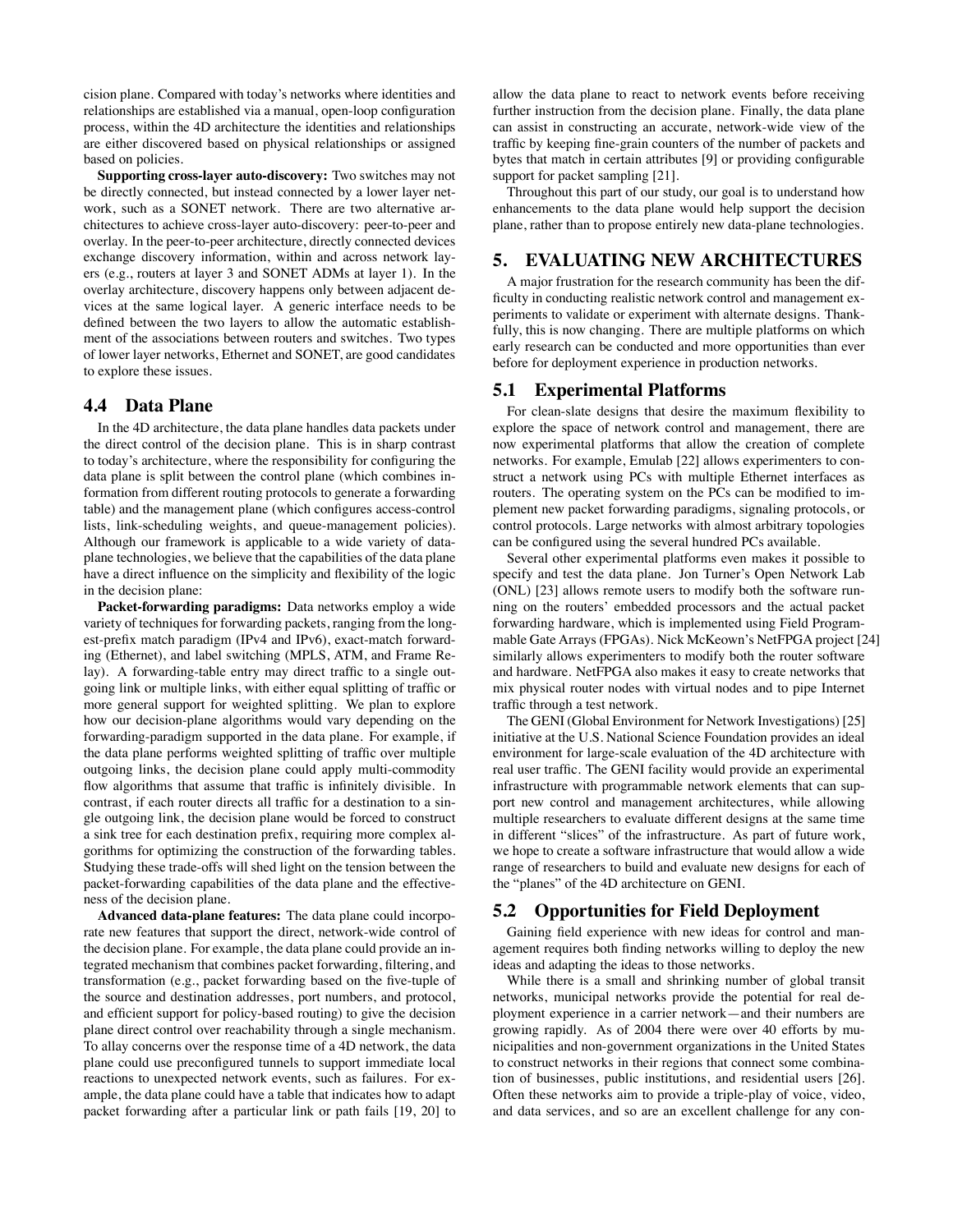trol/management architecture. As municipal activities, they are often open to collaborations with area universities and researchers.

Beyond the carrier network space, there is growing recognition of the complexity of enterprise networks. Enterprise networks are frequently called on to implement a wide variety of complex services, but they are often run by operators who are not networking experts, which increases the need for new ideas for controlling and managing these networks. There are hundreds of thousands of enterprises of all different sizes and with many different requirements, greatly expanding the number of potential deployment opportunities. We have found the IT departments of our own organizations to be excellent places to begin our research.

Deploying new ideas for control and management into production networks likely requires implementing those ideas using conventional routers, which have closed software architectures and speak only pre-existing protocols. However, there are many techniques for overcoming this challenge and crafting hybrids that pair current hardware/software with new ideas. For example, the Routing Control Platform (RCP) [11] work shows how a discovery plane can be built by passive monitoring of the intradomain routing protocol (OSPF) [27, 28] and learning interdomain routes through internal BGP (iBGP) sessions with the conventional routers. Similarly, dissemination can be implemented by using iBGP sessions to force the desired routes into each router, or by using translator proxies to convert the commands of the control/management system into the configuration language of the routers.

## **6. RELATED WORK**

The importance of network control and management in creating robust networks has been recognized by both the research and network operator communities for many years. Many different paradigms for this area have been explored, including Signaling System 7 and the Intelligent Network, active networks, and policybased networking, and there is increasing attention in the Internet research community [29]. This section explains the relationship between the 4D architecture and some of the many existing efforts.

**Traditional telecommunications networks:** The concept of centralization is heavily used in many management paradigms for telecommunication networks, usually based on circuit-switched technology [30]. In contrast, 4D focuses on packet-switching data networks that have more complex data-plane primitives (e.g., packet forwarding based on longest-prefix matching, access control, NAT, and tunnels) and higher network dynamics. Like Signaling System 7 (SS7) [31, 32], the 4D architecture keeps communication channels for management information isolated from the paths used by user data. However, SS7 takes the approach of a hard separation between management and user data onto separate links or channels, while the 4D architecture explores a softer logical separation appropriate for links like Ethernet. The Intelligent Network (IN) architecture [33] supports extension of network functionality by enabling user data (call placements) to trigger Detection Points that invoke per-service code. Because the terminals in data networks are fully-programmable devices, the 4D architecture deliberately does not provide a way for a user-originated message carried by the data plane to invoke functionality in the decision plane in order to avoid a class of Denial of Service attacks to which the IN is vulnerable.

**Active networks:** The active networks community sought to create networks with extensible functionality, and pursued several approaches. Some, such as code-carrying packets, are quite different from the 4D approach, but others, such as creating a minimal kernel of functionality implemented on each router/switch to be invoked from another location [34], share the same goals as the 4D.

**Management tools for a distributed control plane:** Many tools

have been developed to ease the configuration of the existing architecture for control and management, which depends on individually configured switches/routers running a distributed control plane. Some approaches, like those adopted by Cplane and Orchestream, developed frameworks to solve the problems inherent in configuring large numbers of distributed switches/routers that may use different command languages. Other tools focus on specific operational tasks, such as traffic engineering or mitigation of Denialof-Service (DoS) attacks. For example, Cariden's MATE [35] and OpNet's SP Guru [36] products can tune OSPF costs or MPLS Label Switched Paths to the prevailing traffic, and ArborNetwork's PeakFlow DoS [37] product detects DoS attacks and generates filters to block the offending traffic. The general approach of Policybased networking (PBN) has been studied to automate provisioning and network management in applications such as QoS [38].

While very useful for specific tasks, network-management tools and PBN approaches usually assume the existing control-plane protocols, focus on a small portion of the configuration state (e.g., packet filters, but not routing), and do not consider the interactions among multiple mechanisms. In contrast, in the 4D architecture the network is directly controlled by decision elements using networkwide views to manage all network state—it explicitly establishes the decision plane as the place in the architecture for coordinating *all* of the data-plane mechanisms and provides the decision plane with the information it needs to operate.

**Router configuration:** A 2002 study estimates that half of network outages stem from human configuration error [39]; similar results have been found in studies of Internet services [40]. Analysis focusing specifically on BGP routing suggests that configuration errors are responsible for many network anomalies [41, 8]. Several tools provide analysis across configuration files to reverse engineer the router topology and summarize the status of the network [6, 7, 8, 42, 43]. However, despite their wide usage, these tools have not eliminated configuration problems. In the 4D architecture, we *eliminate the router/switch configuration files entirely* and along with them the need to verify their consistency or reverse engineer their actions. Rather than retrofitting analysis tools on top of a shifting pile of management tools, we propose an architectural change so the network itself generates a view of its status and topology.

**Separating forwarding and control:** Driven by the desire to separate router forwarding from protocols and network services, significant prior work attempted to define an open router interface analogous to OS interfaces at end-systems [44, 45, 46, 47]. Recent standardization efforts within the IETF reflect this desire [48, 49]. Efforts in the OpenArch and OPENSIG communities succeeded in provisioning QoS in multi-service networks [50, 51, 52, 53]. Whereas these efforts attempt to modularize the architecture and the functionality of *individual* routers, we propose to move the logic (e.g., path computation) currently in the control plane *out* of the routers and control plane altogether into a separate decision plane equipped with network-wide views. Several recent proposals [11, 54, 55] argue for separating the computation of routes from the individual routers. We also argue for placing the key functionality outside of the network but go further in two respects. First, we believe that the architecture should explicitly provide a robust dissemination means to *directly* control the data plane plane, rather than driving the control plane by sending BGP or MPLS messages to routers, as extensive configuration is required before the BGP or MPLS messages can even be delivered. Second, we believe that the management plane should dictate other aspects of network operations *beyond routing* (e.g., packet filtering and quality of service).

**Discovery:** Techniques for auto-discovery between neighbors have been proposed in ATM with Integrated Local Management In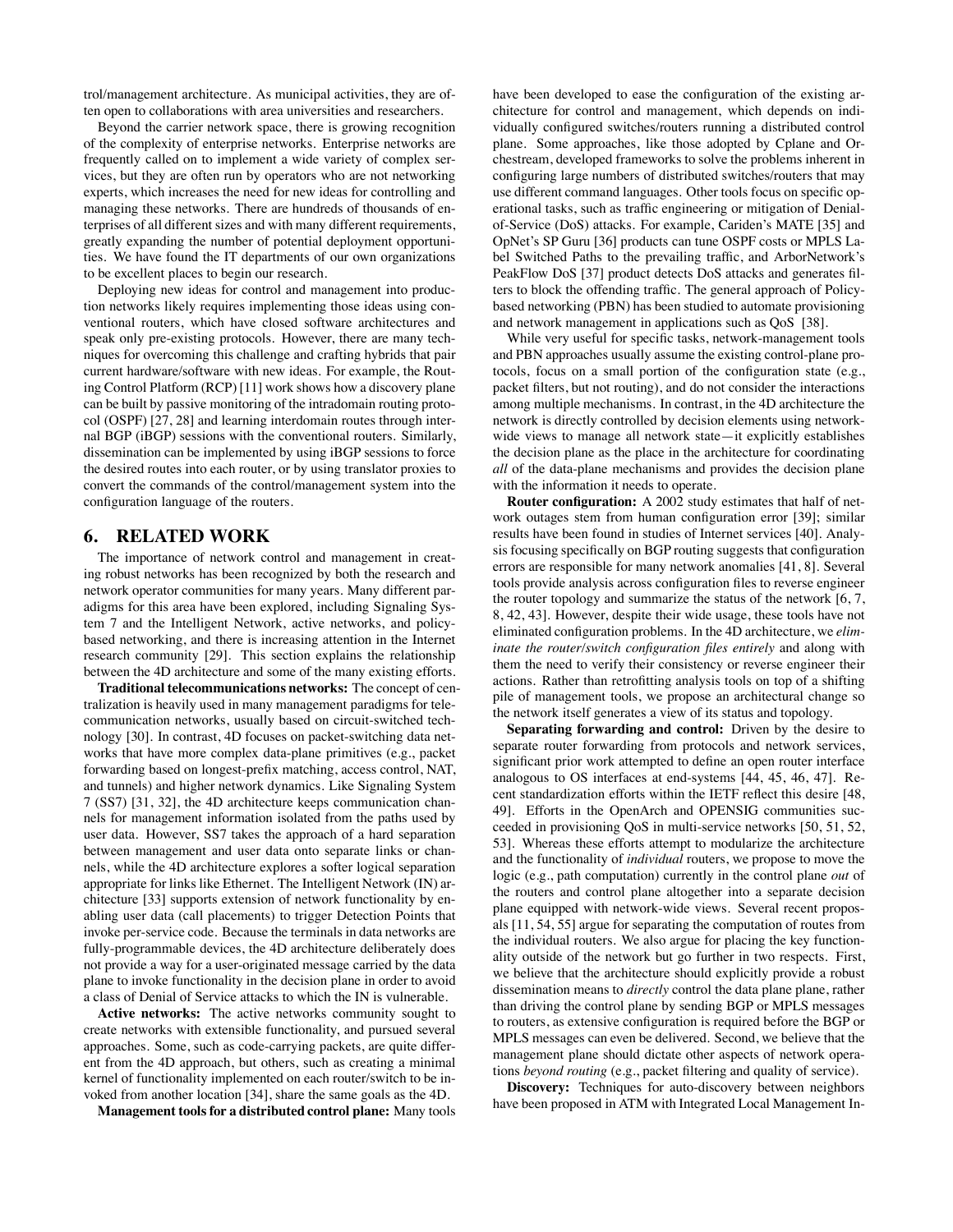terface (ILMI) [56] and optical networks with Generalized Multi-Label Switching (GMPLS) [57] and Link Management Protocol (LMP) [58]. ATM discovery assumes homogeneous link technology (SONET), OSI control protocol stack, and requires NSAP addresses to be configured first. GMPLS discovery assumes IP control protocols at each switch controller and requires the protocols to be configured first. In the 4D architecture, we aim to design discovery service applicable to multiple network types that requires *zero* pre-configuration. In addition, the discovery service will provide interfaces to the decision plane to enable consistent and explicit management of physical and logical identities, their scopes, their persistence, and their relationships.

# **7. CONCLUDING REMARKS**

There are fundamental questions to be answered in redesigning control and management functions for data networks: How to go from networks that blend decision logic with specific protocols and mechanisms to an architecture that abstracts and isolates the decision logic and admits a range of efficient implementations? How to go from networks that consist of numerous uncoordinated, errorprone mechanisms, to ones where the low-level mechanisms are driven in a consistent manner by network-level objectives? How to go from networks where operators tune parameters, hoping to coax the system to reach a desired state, to one where network *designers* can directly express controls that automatically steer the system toward the desired state? How to go from networks where human operators leverage network-wide views and box-level capabilities at slow timescales in decision-support systems, to one where the network itself leverages this information in real time?

We believe there are huge opportunities for the research community to pursue a more revolutionary clean-slate approach to the problem of network control and management. If successful, the line of research could create an entire landscape of possibilities for networking researchers to deploy their ideas on real networks. Previously closed and proprietary control plane protocols will be replaced by software running on conventional servers. New algorithms and logic for network control can be developed *and deployed*. Ultimately, data networks, equipped with new control and management protocols and software, could be simpler, more robust, more evolvable, and less prone to security breaches.

# **8. ACKNOWLEDGMENTS**

This paper benefited greatly from the extensive comments provided by the anonymous reviewers, and we would like to thank them for their efforts and ideas.

## **9. REFERENCES**

- [1] LAN/MAN Standards Committee of the IEEE Computer Society, *IEEE Standard for Information technology–Telecommunications and information exchange between systems–Local and metropolitan area networks–Common specifications Part 3: Media Access Control (MAC) Bridges*, 1998.
- [2] D. Maltz, G. Xie, J. Zhan, H. Zhang, G. Hjalmtysson, and A. Greenberg, "Routing design in operational networks: A look from the inside," in *Proc. ACM SIGCOMM*, August 2004.
- [3] LAN/MAN Standards Committee of the IEEE Computer Society, *802.1Q IEEE Standards for Local and metropolitan area networks Virtual Bridged Local Area Networks*, 2003.
- [4] S. Sharma, K. Gopalan, S. Nanda, and T. Chiueh, "Viking: A multi-spanning-tree Ethernet architecture for metropolitan

area and cluster networks," in *Proc. IEEE INFOCOM*, March 2004.

- [5] "Yipes." http://www.yipes.com.
- [6] A. Feldmann and J. Rexford, "IP network configuration for intradomain traffic engineering," *IEEE Network Magazine*, pp. 46–57, September/October 2001.
- [7] D. Caldwell, A. Gilbert, J. Gottlieb, A. Greenberg, G. Hjalmtysson, and J. Rexford, "The cutting EDGE of IP router configuration," in *Proc. ACM SIGCOMM Workshop on Hot Topics in Networking*, November 2003.
- [8] N. Feamster and H. Balakrishnan, "Detecting BGP configuration faults with static analysis," in *Proc. Networked Systems Design and Implementation*, May 2005.
- [9] G. Varghese and C. Estan, "The measurement manifesto," in *Proc. ACM SIGCOMM Workshop on Hot Topics in Networking*, November 2003.
- [10] A. Greenberg, G. Hjalmtysson, D. A. Maltz, A. Myers, J. Rexford, G. Xie, H. Yan, J. Zhan, and H. Zhang, "Refactoring network control and management: A case for the 4D architecture," tech. rep., Computer Science Department, Carnegie Mellon University, 2005. Available as http://www.cs.cmu.edu/∼4D/papers/casefor4D-2005.pdf.
- [11] N. Feamster, H. Balakrishnan, J. Rexford, A. Shaikh, and J. van der Merwe, "The case for separating routing from routers," in *Proc. ACM SIGCOMM Workshop on Future Directions in Network Architecture*, August 2004.
- [12] M. Caesar, D. Caldwell, N. Feamster, J. Rexford, A. Shaikh, and Jacobus van der Merwe, "Design and implementation of a Routing Control Platform," in *Proc. Networked Systems Design and Implementation*, May 2005.
- [13] B. Fortz, J. Rexford, and M. Thorup, "Traffic engineering with traditional IP routing protocols," *IEEE Communication Magazine*, October 2002.
- [14] J. Rexford, "Route optimization in IP networks," in *Handbook of Optimization in Telecommunications*, Kluwer Academic Publishers, 2005. To appear.
- [15] R. Mahajan, D. Wetherall, and T. Anderson, "Towards" coordinated interdomain traffic engineering," in *Proc. ACM SIGCOMM Workshop on Hot Topics in Networking*, November 2004.
- [16] D. D. Clark, J. Wroclawski, K. Sollins, and R. Braden, "Tussle in cyberspace: Defining tomorrow's Internet," in *Proc. ACM SIGCOMM*, August 2002.
- [17] D. Clark, K. Sollins, J. Wroclawski, D. Katabi, J. Kulik, X. Yang, R. Braden, T. Faber, A. Falk, V. Pingali, M. Handley, and N. Chiappa, "FINAL TECHNICAL REPORT New Arch: Future generation Internet architecture." Available from http://www.isi.edu/newarch/.
- [18] A. Myers, E. Ng, and H. Zhang, "Rethinking the service model: Scaling Ethernet to a million nodes," in *Proc. ACM SIGCOMM Workshop on Hot Topics in Networking*, November 2004.
- [19] M. Shand and S. Bryant, "IP fast reroute framework." Internet Draft draft-ietf-rtgwg-ipfrr-framework-03.txt, work in progress, June 2005.
- [20] P. Pan, G. Swallow, and A. Atlas, "Fast reroute extensions to RSVP-TE for LSP tunnels," May 2005. RFC 4090.
- [21] N. Duffield, "A framework for packet selection and reporting," January 2005. Internet Draft draft-ietf-psamp-framework-10.txt, work in progress.